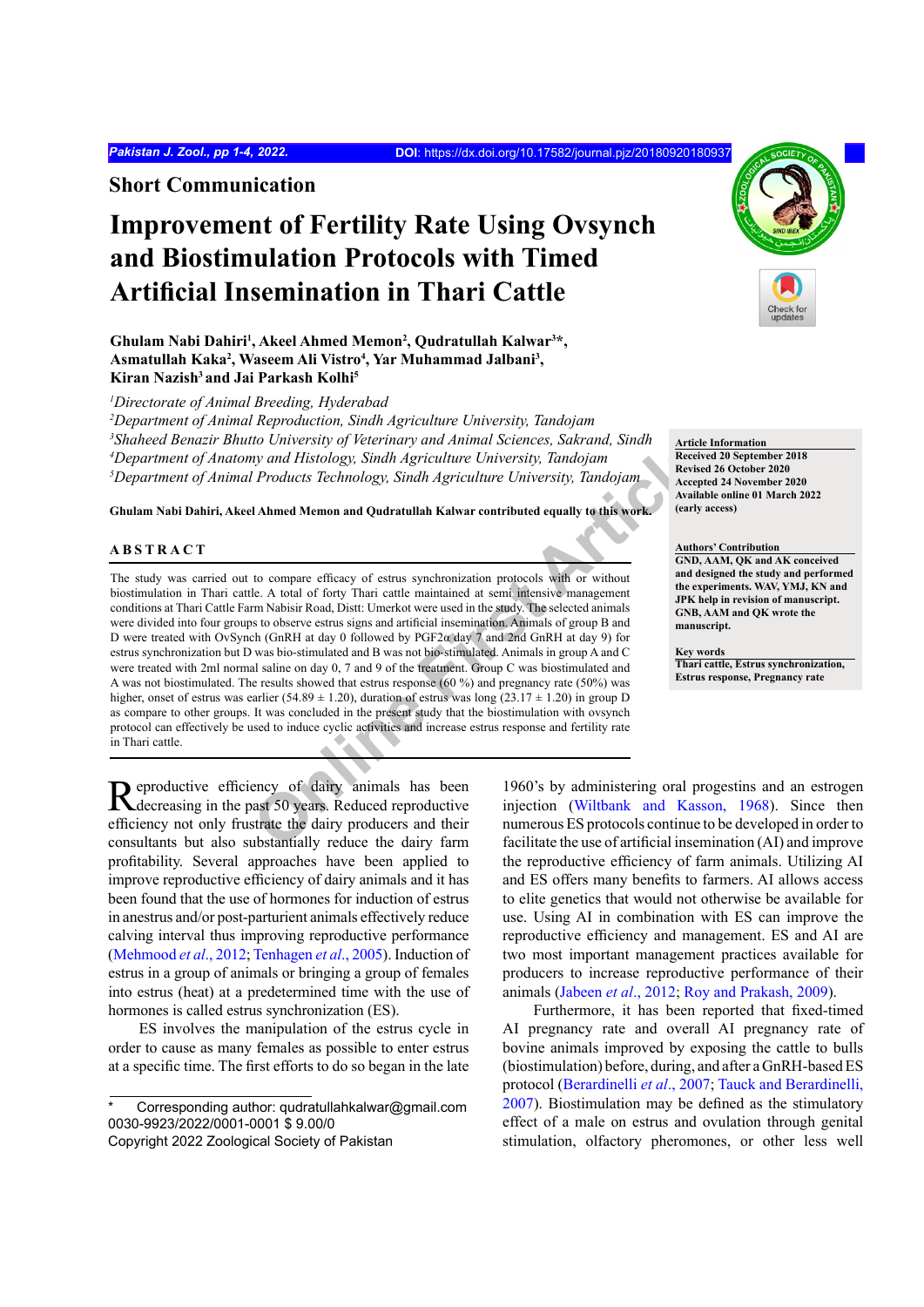defined external cues such as tactile, visual and auditory [\(Chenoweth, 1983\)](#page-3-7). However, very little information is available on the combined use of biostimulation with ES protocols in Thari cows. Hence, this study was intended with the aim to determine the biostimulatory effect for improvement of the synchronization of estrus and fixedtimed AI, pregnancy rates of Thari cows, with use of Ovysynch synchronization protocol.

#### *Materials and methods*

Forty Thari cattle of  $1<sup>st</sup>$  to  $4<sup>th</sup>$  parity maintained on semi intensive management conditions at Thari Cattle Farm Nabisir Road, Distt. Umerkot and its surroundings were used in the study. Before the start of experiment rectal palpation was done to confirm non-pregnant females. The feeding and drinking was done according to routine practices of the farm.

The females were grouped into four groups each of 10: (i) Group-A (non-treated without biostimulation) in which animals received 2ml sodium chloride (Nacl) on 0, 7 and  $9<sup>th</sup>$  of the experiment and were not exposed to bull. (ii) Group-B (Ovsynch without biostimulation n=10) in which animals were administered with 2ml of GnRH (Dalmarelin, Fatro-Italy) on day 0, on day 7 5ml PGF2 $\alpha$  (Lutalyse®, Pfizer-USA) and  $2<sup>nd</sup>$  injection of 2ml GnRH (Dalmarelin, Fatro-Italy) on day 9. Females were not exposed to bull. (iii) Group-C (non-treated with biostimulation) in which females were injected 2ml of normal saline on day 0, 7 and 9 of the synchronization and females were exposed to biostimulation for half an hour daily (6 am and 6 pm) from day 0 of synchronization to artificial. (iv) Group–D (Ovsynch with biostimulation) in which females were injected with Ovsynch protocol which involves administration of 2ml GnRH (Dalmarelin, Fatro-Italy) on day 0, injection of 5ml PGF2α (Lutalyse® , Pfizer-USA) on day 7 and a  $2<sup>nd</sup>$  injection of 2ml GnRH (Dalmarelin, Fatro-Italy) at day 9. Females were also exposed to biostimulation for half an hour, daily (6 am and 6 pm) from day 0 of synchronization to AI.

Females of all groups were watched daily for heat from the start of the treatment (day 0). All females were inseminated after the last injection (day 9) following protocols of injection at 12 and 24 h after onset of estrus with semen received from Directorate of Animal Breeding (DAB), The following parameters were recorded in all groups. (i) Onset of estrus were watched closely (in females of all groups) after  $2<sup>nd</sup>$  injection of PGF2 $\alpha$  for behavioral signs of heat. The major bevioral signs were observed including mounting, bellowing, sniffing, restlessness and micturition. The animals were inseminated artificially at 12 and 24 h, after third injection of GnRH in group D and B. However, females of A and C group were artificially

inseminated twice 72 and 96 h after the PGF<sub>2a</sub> injection. (ii) Duration of estrus was recorded by observing estrus signs visually from onset of estrus signs till cessation of estrus signs. (iii) Fertility/ Pregnancy rate was determined by per rectum palpation at 2 months post AI.

Statistical package Graph pad instate 3.05 versions of was used to analysis the data. Analysis of variance (ANOVA). To determine significant Difference between means of groups' chi square test was used. Significant level was considered at P<0.05.

## *Results*

**CONFIFY 10** on the strain and the strain and the strain and the strain and the strain and the strain and the strain and the strain and the strain are according to routine and the strain and the multiplare are strained wi The effect of ovsynch protocol with or without biostimulation on estrus response, onset of estrus, estrus duration and fertility rate of Thari cattle is shown in [Table](#page-2-0) I. Estrus response was significantly different among the groups (P<0.05). Ovsynch bull-exposed group showed higher estrus response as compared to other groups. In addition to that multiparous animals significantly showed better estrus response as compared to primiparous Thari cattle in all groups (Table I). The onset of estrus was earlier with ovsynch biostimulated group than non-treated non-exposed, and control group. Similarly onset of estrus was lower in than ovsynch bostimulated group (54.89± 1.20) and higher in control group  $(60 \pm 0.00)$ , respectively (Table I). Moreover, onset of estrus differ significantly among bull (exposed and non-exposed) group  $(P<0.05)$ and primiparous animals showed earlier onset of estrus as compare to multiparous animals [\(Table I](#page-2-0)). The estrus duration did not differ significantly among ovsynch bull exposed and non-exposed the group  $(P<0.05)$ . While duration of estrus was higher with ovsynch bostimulated group than non-treated non-exposed, and control groups. However, primiparous animals showed longer estrus duration as compare to multiparous animals ([Table I](#page-2-0)). Pregnancy rate significantly differed among the groups (P<0.05). Ovsynch bull-exposed group showed higher pregnancy rate as compare to other treated and control groups ([Table I](#page-2-0)). In addition to that multiparous animals showed significantly higher pregnancy rate as compare to primiparous Thari cattle in all groups ([Table I](#page-2-0)).

#### *Discussion*

ES technique is applied to reduce the problems of silent heat and anestrus probloms in cattle. Hormones like gonadotropin releasing hormone prostaglandin F2α and analogues are being used for ES ([Khumran](#page-3-8) *et al*., 2012). The ovsynch synchronization protocol is the most popular ES protocol which consists of series of GnRH -PGF2α-GnRH injection treatments since last decade and provides satisfactory fertilization to timed AI ([Jabeen](#page-3-3) *et al*.,2012).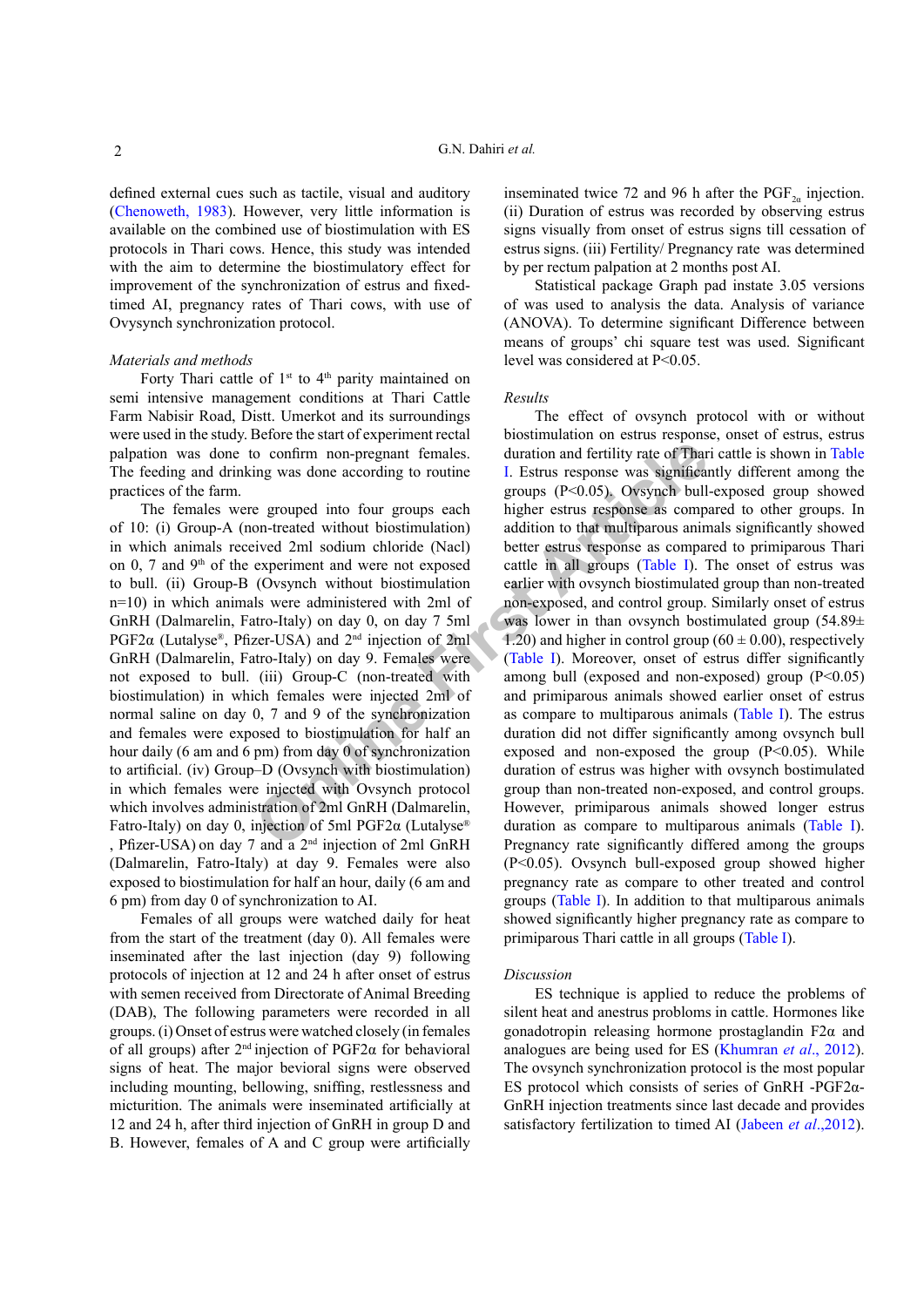| <b>Parameters</b>                     | <b>Groups</b> |                            |                               |                             |                             |
|---------------------------------------|---------------|----------------------------|-------------------------------|-----------------------------|-----------------------------|
|                                       |               | A                          | B                             | $\mathbf C$                 | D                           |
| No. of animals showed estrus response |               | 01                         | 05                            | 02                          | 06                          |
| Onset of estrus (hours)               |               | $60 \pm 0.00$ <sup>d</sup> | $56 \pm 0.80^{\rm b}$         | $59 \pm 1.00$ c             | $54.89 \pm 1.20^{\circ}$    |
| Estrus duration (hours)               |               | $18 \pm 0.00^{\rm a}$      | $22.05 \pm 0.60^{\circ}$      | $21 \pm 1.500^{\circ}$      | $23.17 \pm 1.20^{\circ}$    |
| Number of pregnancies                 |               | $00\,$                     | 04                            | 01                          | 05                          |
| No. of animals showed estrus response | Primiparous   | 5/0                        | 5/2                           | 5/0                         | 5/2                         |
|                                       | Multiparous   | 5/1                        | 5/3                           | 5/2                         | 5/4                         |
| Onset of estrus (hours)               | Primiparous   | $0.0 + 0.00$               | $56 + 0.50$                   | $0.0 \pm 0.00$              | 53 $\pm$ 0.5003 a           |
|                                       | Multiparous   | $60+0.00$                  | $56 + 0.50$                   | $59 + 1.00$                 | $55 \pm 1.291$ <sup>a</sup> |
| Estrus duration (hours)               | Primiparous   | $0.0 + 0.00$ <sup>c</sup>  | $22.00 \pm 0.00$ <sup>a</sup> | $0.0 \pm 0.00$ <sup>c</sup> | $23.0 \pm 500$ <sup>a</sup> |
|                                       | Multiparous   | $18 + 0.00^a$              | $21 \pm 1.108$ <sup>a</sup>   | $21 \pm 1.500^{\text{a}}$   | $22 \pm 0.853$ <sup>a</sup> |
| Number of pregnancies                 | Primiparous   | 5/0                        | 5/1                           | 5/0                         | 5/2                         |
|                                       | Multiparous   | 5/0                        | 5/3                           | 5/1                         | 5/3                         |

<span id="page-2-0"></span>**Table I. The effect of ovsynch protocol with or without biostimulation on estrus response, onset of estrus, estrus duration and on number of pregnancies in Thari cattle.**

Different superscripts within the column shows significant difference  $p<0.05$ 

Multiparous  $60+0.00$   $56+0.50$   $99+1.00$ <br>
Primiparous  $18+0.00$   $22.00+0.00$   $0.0+0.00$ <br>
Multiparous  $18+0.00$   $21\pm1.108$ <br>
Primiparous  $5/0$   $5/1$   $5/0$ <br>
The column shows significant difference  $p<0.05$ <br>
and in Utilian This protocol is being used in buffaloes with satisfactory pregnancy rates (Chaikhun *et al*., 2010). Biostimulation or effect of a male via genital stimulation, olfactory pheromones, or other less defined external sign such as tactile, visual and auditory have been used to induce estrus [\(Chenoweth, 1983\)](#page-3-7). In the current study response of estrus was significant in the cattle with ovsynch and biostimulated group than non-treated non-exposed, and control groups. [Roy and Prakash \(2009\)](#page-3-4) reported 18% reduction in anestrous rate with synchronization and biostimulation. Estrus response was higher with ovsynch with biotimulation (60%) than ovsynch non-exposed to biostimuation (50%). However, difference was nonsignificant among groups  $(P>0.05)$ . These results are in agreement with the findings of Berardinelli *et al*. (2001). They reported that the response of estrus was more in postpartum cattle exposed to biostimuation during synchronization of estrus than non biostimulated. [Ahmed](#page-3-11) *et al*[. \(2011\)](#page-3-11) reported 90% of estrus response in cattle exposed to biostimulation than 65% females without biostimulation. Similarly, Alberio *et al*[. \(1987\)](#page-3-12) also reported 67.9% estrus response with biostimulation than 32.7% without biostimulation.

In the current study multiparous animals showed significantly higher estrus response as compared to primiparous Thari Cattle in all groups. All multiparous animals showed significantly better estrus responses as compared to primiparous animals among the groups (P<0.05). Contrary to this, Khanh *et al*[. \(2012\)](#page-3-13) observed non-significant difference among the primiparous and multiparous cattle, however, estrus response was higher

in multiparous than primiparous animals. Similarly, Ghosh *et al*. (2012) reported lower estrus response in primiparous (38.9%) than in multiparous (77.7%) cattle. Number of factors could be affecting this outcome such as synchronization protocols may have induced difference in physiological response and played a major role in variation among observations. In the present study ovsynch method of ES were used whereas Khanh *et al*[. \(2012\)](#page-3-13) used progesterone supplementation in the form of controlled internal drug releasing device (CIDR) for ES. In this study estrus duration was higher with ovsynch biostimualtion than non-treated without biostimualtion, and control groups. This finding lies in range with Khanh *et al*[. \(2012\).](#page-3-13) However, Flores *et al*. (2006) observed higher duration of estrus  $(P<0.05)$  in multiparous than primiparous cattle. The difference observed between present study and above two studies may be due different breeds and environmental condition which induce variation response among synchronization treatments. In the current study the duration of estrus were 23 and 22 h in primiparous and multiparous animals, respectively. This was higher than results by [Roelofs](#page-3-16) *et al*. (2005). They reported 13.6 and 10.8 h duration of estrus in primiparous and multiparous females, respectively. The difference in results may be due to difference in housing, handling and environmental condition.

In this current study pregnancy rate was significantly higher in ovsynch with biostimualations group 50% as compared to ovsynch without bio-stimualations group (40%). [Tauck and Berardinelli \(2007\)](#page-3-6) found 59% and 37% fertility rate with biostimulation and without biostimulation